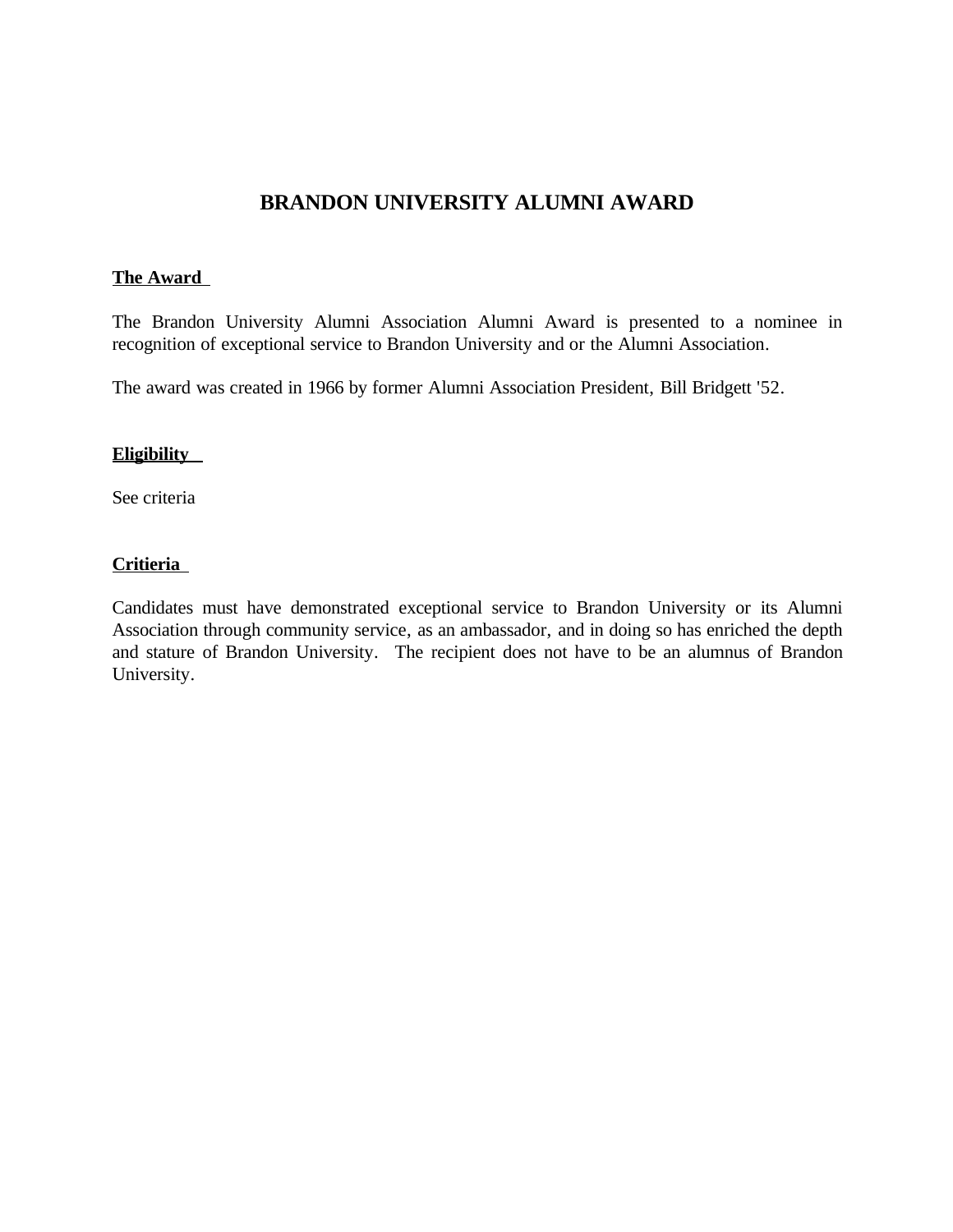## **NOMINATION PROCEDURES**

- 1. Nomination forms are available at the Alumni Relations Office. Nomination forms must be completed in full. Nominations shall consist of signatures and letters of support. The first nominator shall provide his/her address and phone number and be designated as the contact. This person shall be responsible for fulfilling all nomination procedures.
- 2. Nominators should make certain that the Selection Committee has as much quality information specific to the excellence of service to Brandon University and or the Alumni Association of the nominee. The nomination package should consist of the following:
	- a) one nomination form as distributed by the Office of Alumni Relations
	- b) a current curriculum vitae of the nominee
	- c) not less than 2 but no more than 4 letters of support
- 3. The following persons will not normally be considered as nominees:
	- a) currently active politicians
	- b) currently serving members of the Alumni Board of Directors
- 4. It is preferred that the nominee selected to receive the Alumni Award be in attendance to receive the award.
- 5. All nominations shall be confidential and following selection will be destroyed.
- 6. The selection committee will consist of the members the Awards & Scholarship Chair of the Brandon University Alumni Association, the Alumni Relations Officer and one other Brandon University Alumni Association Board Member. This committee will present their decision for ratification to the Board of Directors of the Alumni Association. The Alumni Associations' Board decision will be final.
- 7. The award will be presented on significant occasions.
- 8. The Brandon University Alumni Association President will notify all nominees in writing of the results.